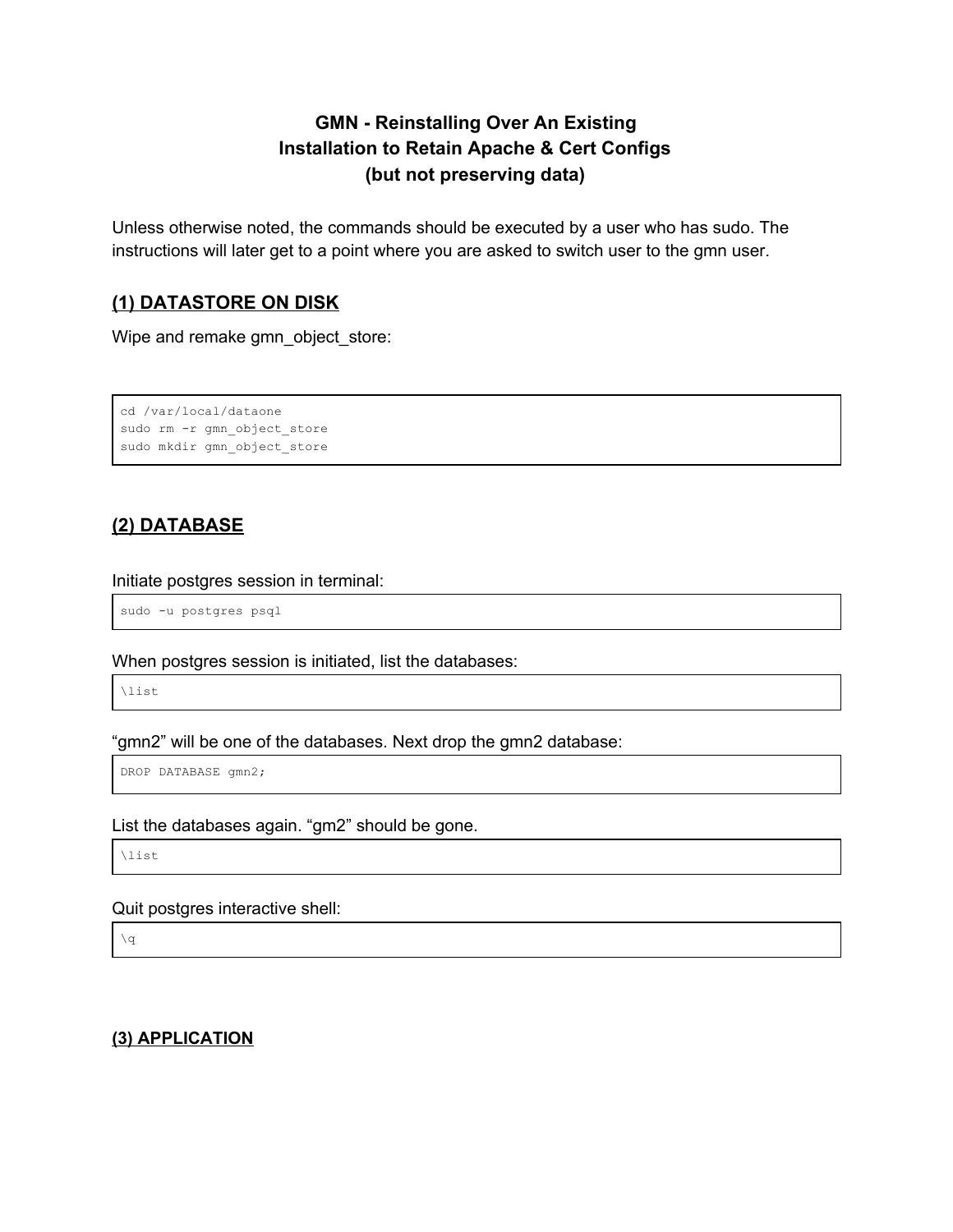Backup the settings file to the dataone root directory. You'll want to have it handy incase you need to reference your previous configurations when setting up the new file:

```
sudo cp /var/local/dataone/gmn_venv/lib/python2.7/site-packages/gmn/settings_site.py
/var/local/dataone/
```
#### Wipe the old Virtual Environment:

sudo rm -r gmn\_venv

#### Reinstall the virtual environment with GMN:

```
sudo mkdir /var/local/dataone/gmn_venv
cd /var/local/dataone
sudo chown gmn:www-data gmn_venv
sudo su gmn
virtualenv gmn_venv
source ./gmn_venv/bin/activate
pip install dataone.gmn
```
#### Switch back to your sudo user, then remake the gmn database:

sudo -u postgres createdb -E UTF8 gmn2

#### Make a settings file from the template:

```
cd /var/local/dataone/gmn_venv/lib/python2.7/site-packages/d1_gmn
sudo cp settings template.py settings.py
```
And configure the settings file. Specifically make sure that your certificate and key settings are pointing to whatever they were before. At this point it is probably helpful to have two terminals open so you can have your old settings file open with one, and the new settings file open with the other.

**Ubuntu -** Change ownership of files to gmn user:

```
sudo chown -R gmn:www-data /var/local/dataone/
sudo chmod -R g+w /var/local/dataone/
```
#### **CentOS -** Change ownership of files to gmn user:

```
sudo chown -R gmn:apache /var/local/dataone/
```